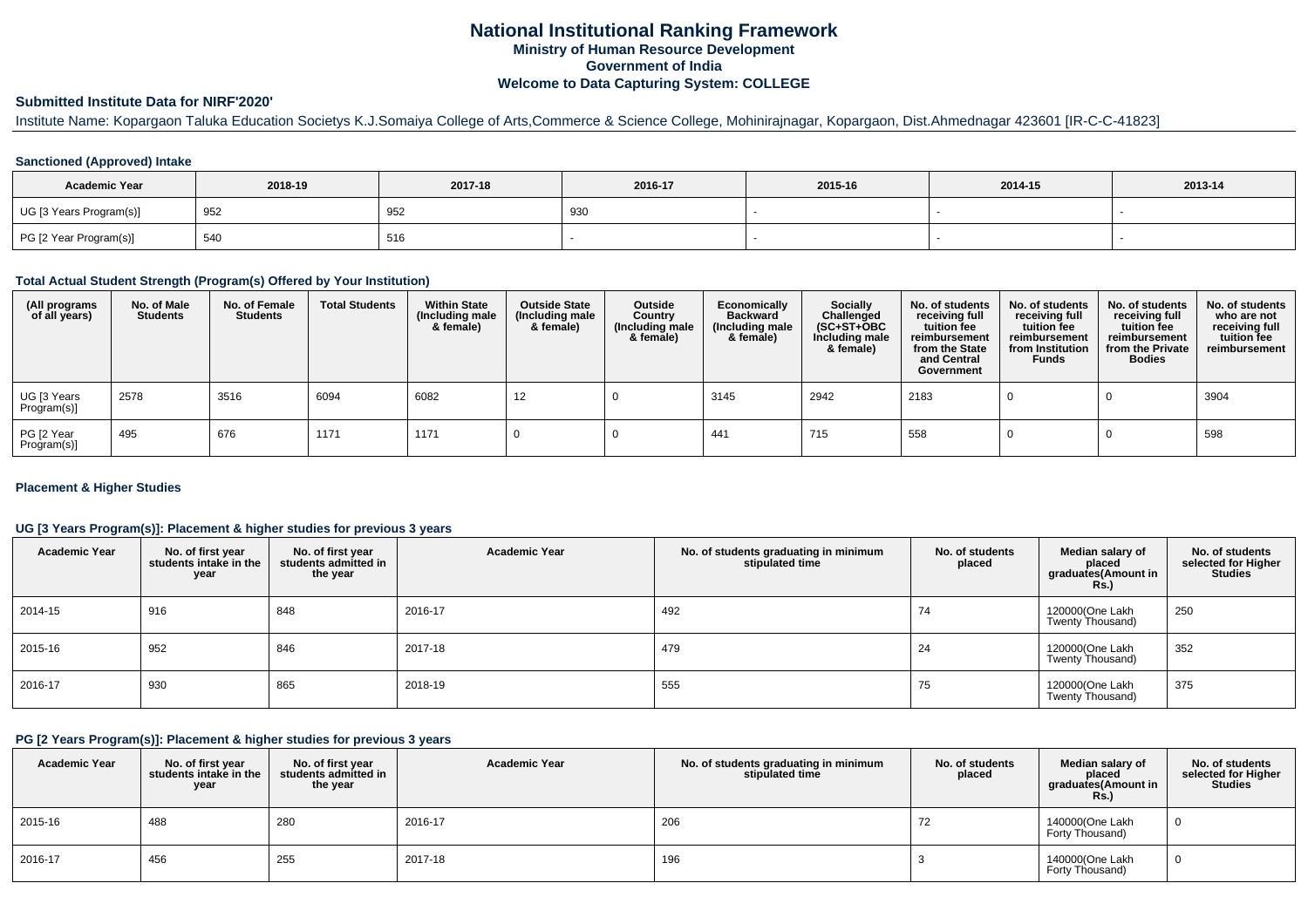| 2017-18 | 516 | 358 | 2018-19 | 273 |  | 140000(One Lakh<br>For<br>, Thousan |  |
|---------|-----|-----|---------|-----|--|-------------------------------------|--|
|---------|-----|-----|---------|-----|--|-------------------------------------|--|

## **Financial Resources: Utilised Amount for the Capital expenditure for previous 3 years**

| <b>Academic Year</b>                                                                                 | 2018-19                                                                  | 2017-18                                                              | 2016-17                                                               |  |  |  |  |  |  |  |  |  |
|------------------------------------------------------------------------------------------------------|--------------------------------------------------------------------------|----------------------------------------------------------------------|-----------------------------------------------------------------------|--|--|--|--|--|--|--|--|--|
|                                                                                                      | <b>Utilised Amount</b>                                                   | <b>Utilised Amount</b>                                               | <b>Utilised Amount</b>                                                |  |  |  |  |  |  |  |  |  |
| Annual Capital Expenditure on Academic Activities and Resources (excluding expenditure on buildings) |                                                                          |                                                                      |                                                                       |  |  |  |  |  |  |  |  |  |
| Library                                                                                              | 433712 (Four Lakh Thirty three thousand seven hundred<br>twelve)         | 221393 (Two Lakh twenty one thousand three hundred ninety<br>three ) | 519495 (five lakh ninteen thousand four hundred ninety five)          |  |  |  |  |  |  |  |  |  |
| New Equipment for Laboratories                                                                       | 252598 (two lakh fifty two thousand five hundred ninety eight)           | 123170 (one lakh twenty three thousand one hundred seventy)          | 1260006 (twelve lakh sixty thousand six)                              |  |  |  |  |  |  |  |  |  |
| Other expenditure on creation of Capital Assets (excluding<br>expenditure on Land and Building)      | 2981196 (twenty nine lakh eighty one thousand one hundred<br>ninety six) | 2014926 (twenty lakh fourteen thousand nine hundred twenty<br>six)   | 1521176 (fifteen lakh twenty one thousand one hundred<br>seventy six) |  |  |  |  |  |  |  |  |  |

## **Financial Resources: Utilised Amount for the Operational expenditure for previous 3 years**

| <b>Academic Year</b>                                                                                                                                                                            | 2018-19                                                              | 2017-18                                                                         | 2016-17                                                                    |  |  |  |  |  |  |  |  |  |
|-------------------------------------------------------------------------------------------------------------------------------------------------------------------------------------------------|----------------------------------------------------------------------|---------------------------------------------------------------------------------|----------------------------------------------------------------------------|--|--|--|--|--|--|--|--|--|
|                                                                                                                                                                                                 | <b>Utilised Amount</b>                                               | <b>Utilised Amount</b>                                                          | <b>Utilised Amount</b>                                                     |  |  |  |  |  |  |  |  |  |
| <b>Annual Operational Expenditure</b>                                                                                                                                                           |                                                                      |                                                                                 |                                                                            |  |  |  |  |  |  |  |  |  |
| Salaries (Teaching and Non Teaching staff)                                                                                                                                                      | 2754706 (twenty seven lakh fifty four thousand seven hundred<br>six) | 4897923 (forty eight lakh ninety seven thousand nine hundred<br>twenty three)   | 3930742 (thirty nine lakh thirty thousand seven hundred forty<br>two)      |  |  |  |  |  |  |  |  |  |
| Maintenance of Academic Infrastructure or consumables and<br>other running expenditures (excluding maintenance of hostels<br>and allied services, rent of the building, depreciation cost, etc) | 54006915 (five core forty lakh six thousand nine hundred<br>fifteen) | 53089136 (five core thirty lakh eighty nine thousand one<br>hundred thirty six) | 49545058 (four core ninety five lakh forty five thousand fifty<br>eight)   |  |  |  |  |  |  |  |  |  |
| Seminars/Conferences/Workshops                                                                                                                                                                  | 524786 (five lakh twenty four thousand seven hundred eighty<br>six)  | 6443581 (sixty four lakh forty three thousand five hundred<br>eighty one)       | 3472258 (Thirty four lakh seventy two thousand two hundred<br>fifty eight) |  |  |  |  |  |  |  |  |  |

## **PCS Facilities: Facilities of physically challenged students**

| 1. Do your institution buildings have Lifts/Ramps?                                                                                                        | Yes, more than 80% of the buildings |
|-----------------------------------------------------------------------------------------------------------------------------------------------------------|-------------------------------------|
| 2. Do your institution have provision for walking aids, includingwheelchairs and transportation from one building to another for<br>handicapped students? | Yes                                 |
| 3. Do your institution buildings have specially designed toilets for handicapped students?                                                                | Yes, more than 60% of the buildings |

## **Awards Details**

| 1. Allow many faculty member of your institution have received highly reputed national/international awards/recognition from central<br>government agencies in the previous academic year 2018-19 |  |
|---------------------------------------------------------------------------------------------------------------------------------------------------------------------------------------------------|--|
| 2. Alow many students of your institution have won international awards in the previous academic year 2018-19                                                                                     |  |

## **Faculty Details**

| Srno | Name                            | Age | Designation            | Gender | Qualification | <b>Experience (In</b><br>Months) | <b>Is Associated</b><br><b>Last Year</b> | Currently<br>working with<br>institution? | <b>Joining Date</b> | <b>Leaving Date</b>      | <b>Association type</b> |
|------|---------------------------------|-----|------------------------|--------|---------------|----------------------------------|------------------------------------------|-------------------------------------------|---------------------|--------------------------|-------------------------|
|      | DR SANTOSH<br><b>RAM PAGARE</b> |     | Associate<br>Professor | Male   | Ph.D          | 216                              | Yes                                      | Yes                                       | 06-08-2001          | $\overline{\phantom{a}}$ | Regular                 |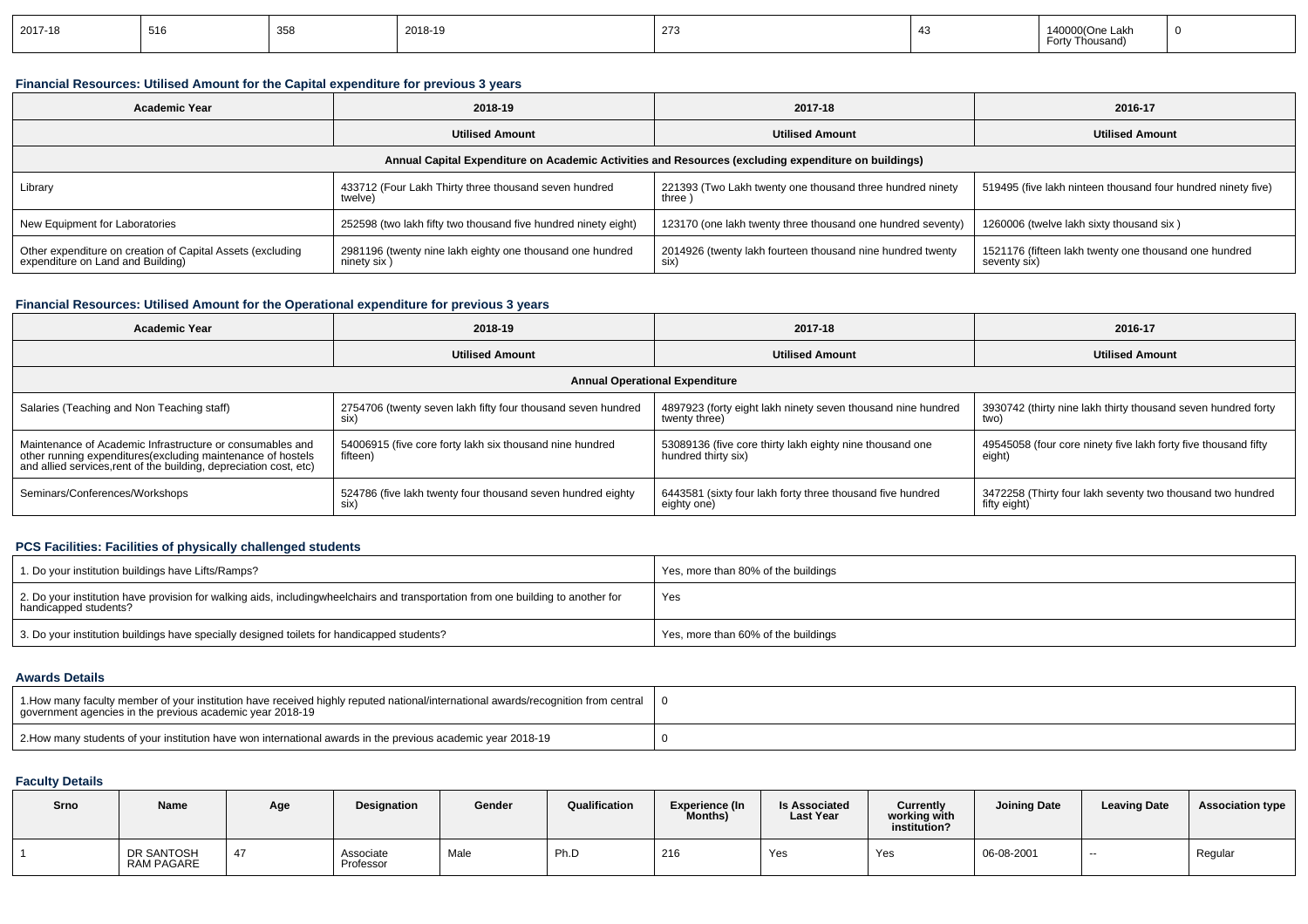| $\overline{2}$ | DR GANESH<br>KONDAJI<br>CHAVHAN                     | 37 | Assistant<br>Professor                              | Male   | Ph.D       | 144 | Yes | Yes | 25-07-2007 | $\overline{\phantom{a}}$ | Regular |
|----------------|-----------------------------------------------------|----|-----------------------------------------------------|--------|------------|-----|-----|-----|------------|--------------------------|---------|
| 3              | DR<br><b>BIRENDRASINGH</b><br>RAMNATHSINGH<br>YADAV | 53 | Dean / Principal /<br>Director / Vice<br>Chancellor | Male   | Ph.D       | 360 | Yes | Yes | 11-12-2013 | $\ddotsc$                | Regular |
| $\overline{4}$ | DR GANESH<br>DINKARRAO<br><b>DESHMUKH</b>           | 55 | Associate<br>Professor                              | Male   | Ph.D       | 360 | Yes | Yes | 08-07-1989 | $\overline{\phantom{a}}$ | Regular |
| 5              | DR KANHU<br>LAXMAN<br><b>GIRAMKAR</b>               | 55 | Associate<br>Professor                              | Male   | Ph.D       | 348 | Yes | Yes | 05-08-1990 | $\overline{\phantom{a}}$ | Regular |
| 6              | DR VILAS<br><b>DAULAT AWARI</b>                     | 56 | Associate<br>Professor                              | Male   | Ph.D       | 324 | Yes | Yes | 16-07-1992 | $\overline{\phantom{a}}$ | Regular |
| $\overline{7}$ | <b>DR SATISH</b><br><b>BHASKARRAO</b><br>KALE       | 54 | Associate<br>Professor                              | Male   | Ph.D       | 324 | Yes | Yes | 20-07-1992 | $\overline{\phantom{a}}$ | Regular |
| 8              | DR BAPU<br><b>BALNATH</b><br><b>BHOSALE</b>         | 52 | Associate<br>Professor                              | Male   | Ph.D       | 324 | Yes | Yes | 20-07-1992 | $\overline{\phantom{a}}$ | Regular |
| 9              | DR NAVNATH<br><b>RAMKRISHNA</b><br><b>DALVI</b>     | 49 | Associate<br>Professor                              | Male   | Ph.D       | 300 | Yes | Yes | 21-09-1994 | $\sim$                   | Regular |
| 10             | DR TANAJI RAU<br><b>PATIL</b>                       | 59 | Associate<br>Professor                              | Male   | Ph.D       | 300 | Yes | Yes | 09-12-1994 | --                       | Regular |
| 11             | DR BALU<br><b>SAKHARAM</b><br><b>GAIKWAD</b>        | 50 | Assistant<br>Professor                              | Male   | Ph.D       | 288 | Yes | Yes | 15-07-1995 | $\overline{\phantom{a}}$ | Regular |
| 12             | DR RANGNATH<br>KASHINATH<br><b>KOLHE</b>            | 54 | Assistant<br>Professor                              | Male   | Ph.D       | 288 | Yes | Yes | 20-07-1995 | $\overline{\phantom{a}}$ | Regular |
| 13             | DR SHAILENDRA<br>KASHINATH                          | 50 | Assistant<br>Professor                              | Male   | Ph.D       | 288 | Yes | Yes | 22-08-1995 | $\overline{\phantom{a}}$ | Regular |
| 14             | DR RAMDAS<br><b>DADA GAWALI</b>                     | 53 | Assistant<br>Professor                              | Male   | Ph.D       | 276 | Yes | Yes | 03-07-1996 | $\overline{\phantom{a}}$ | Regular |
| 15             | DR JIBHAU<br>SHAMRAO MORE                           | 49 | Associate<br>Professor                              | Male   | Ph.D       | 276 | Yes | Yes | 10-07-1996 | $\overline{\phantom{a}}$ | Regular |
| 16             | DR BABASAHEB<br>DAGADU<br>GAVHANE                   | 48 | Assistant<br>Professor                              | Male   | Ph.D       | 276 | Yes | Yes | 10-07-1996 | --                       | Regular |
| 17             | DR SUREKHA<br>BHAGUJI<br><b>BHINGARDIVE</b>         | 46 | Assistant<br>Professor                              | Female | Ph.D       | 252 | Yes | Yes | 05-08-1998 | $\overline{\phantom{a}}$ | Regular |
| 18             | PROF VIJAY<br>CHANDRABHAN<br>THANGE                 | 40 | Associate<br>Professor                              | Male   | <b>SET</b> | 192 | Yes | Yes | 06-10-2003 | $\overline{\phantom{a}}$ | Regular |
| 19             | DR SANJAY<br>LAXMNA<br>ARGADE                       | 44 | Associate<br>Professor                              | Male   | Ph.D       | 168 | Yes | Yes | 01-07-2005 | $\overline{\phantom{a}}$ | Regular |
| 20             | DR VASUDEV<br>SHIVAJI<br><b>SALUNKE</b>             | 37 | Assistant<br>Professor                              | Male   | Ph.D       | 144 | Yes | Yes | 01-12-2007 | $\overline{\phantom{a}}$ | Regular |